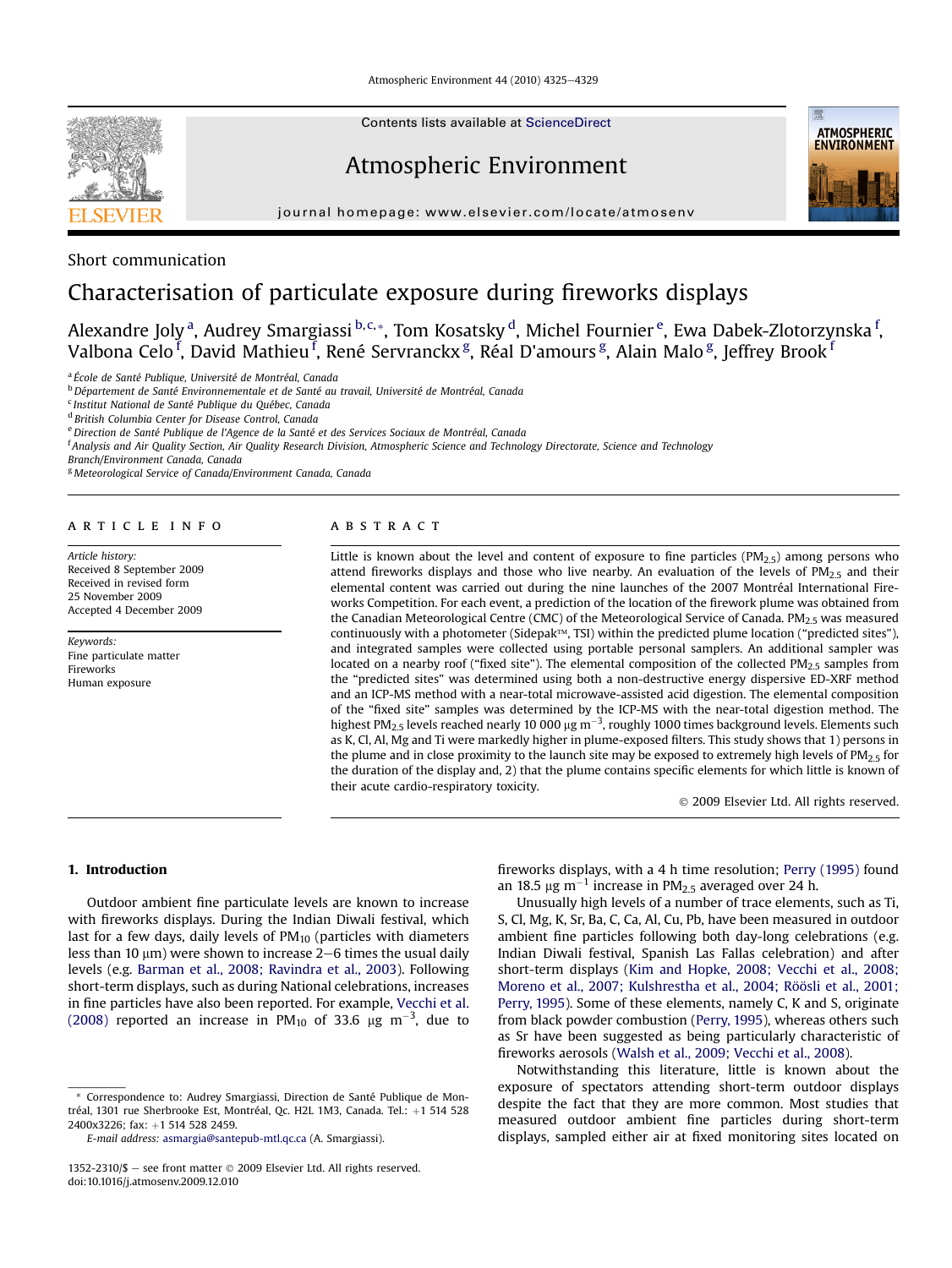roofs of buildings or at remote monitoring sties (e.g. [Vecchi et al.,](#page-4-0) [2008; Drewnick et al., 2006; Perry, 1995\)](#page-4-0), and not at the breathing height where people attend displays. Furthermore, levels have usually been measured over periods of time much longer than the duration of the displays and thus over periods of time much longer than the individual's exposure period (e.g. [Walsh et al., 2009; Röösli](#page-4-0) [et al., 2001; Perry, 1995\)](#page-4-0).

The present study was thus performed to quantify the levels and elemental composition of the exposure of individuals attending short-term displays during the 2007 International Fireworks Competition in Montréal.

## 2. Methods

#### 2.1. Design and particulate measurement sites

The 2007 Montréal International Fireworks Competition consisted of 9 fireworks displays in June and July. Each display started at 22:00 and lasted from 30 to 45 min, with test shots occurring for a few minutes preceding each event. On the morning of each event, the day's weather forecast was used to predict the most likely plume location, based on the Canadian Meteorological Centre (CMC)'s short range LaGrangian particle dispersion model. This approach was used to maximize the particulate exposure of the collection team going to the "predicted site" on each fireworks display of the competition. All the "predicted sites" were situated within 500-2000 m from the "launch site" (Ste-Hélène Island in the St. Lawrence River just off Montréal, Qc.) and were occupied by numerous spectators. A "fixed site" situated on the roof of a building in Longueuil, Qc. (immediately South of Montréal) at a height of 10 m from ground level and a distance of 1100 m from the "launch site" was used for all launches.

## 2.2.  $PM<sub>2.5</sub> sampling$

 $PM<sub>2.5</sub>$  samples were collected with a large URG cyclone sampler on 90 mm Zefluor<sup>®</sup> filters at  $\sim$  55 lpm at the "fixed site". Sampling at the "predicted sites" was conducted with a smaller URG cyclone sampler on 47 mm Teflo $^{\circledR}$  filters at 10 lpm. Collection with the URG samplers at both the "predicted" and "fixed" sites was performed for 60 min. Field blank filters were recovered on every day of sampling for both URG samplers. The Teflo $\textdegree$  filters were weighed before and after sample collection using a Mettler Microbalance (MT-5, Mettler-Toledo Inc., Hightstown, NJ) under controlled relative humidity (45  $\pm$  5%) and temperature (23  $\pm$  3 °C) conditions; Zefluor $<sup>®</sup>$  filters were not weighed due to the unavailability of</sup> a balance that could accommodate their large size. In addition,  $PM_{2.5}$  levels were also measured continuously with a Sidepack<sup>TM</sup> (photometer) at the "predicted sites".

### 2.3. Chemical analysis

The elemental composition of the  $PM<sub>2.5</sub>$  samples from the "predicted site" was determined by both ED-XRF and ICP-MS with a near-total microwave-assisted acid digestion. The samples collected at "fixed sites" were determined only by ICP-MS after the near-total microwave-assisted acid digestion.

A Jordan Valley EX-6600 AF dispersive X-ray spectrometer equipped with a 400 watt Rhodium target tube was used for the analysis of 22 elements (Al, Si, S, K, Ca, Ti, V, Cr, Mn, Fe, Cl, Zn, Se, Br, Rb, Sr, Cd, Sn, Ni, Cs, Ba, Pb). Following the measurement process, data treatment was performed to correct results for background signal, spectral interferences, and X-ray signal loss due to absorption by the sample mass. Micromatter $\mathcal P$  standard reference samples were used for the quantitative calibration of the system. Calibration was checked by analyzing NIST standards (SRM 1832 and SRM 1833). Blank filters were used for background subtraction. The detection limits were in the range of  $1-15$  ng m<sup>-3</sup>. Experimental overall uncertainties were in the range of  $5-35$ %.

All ICP-MS measurements were performed using an Agilent Technologies 7500c ICP-MS system (Agilent Technologies, Wilmington, DE, USA), equipped with an octopole collision/reaction system (ORS), a Babington nebulizer, a Peltier cooled (2 $\degree$ C) quartz Scott-type double pass spray chamber and an Agilent I-AS integrated autosampler. The ICP-MS ChemStation software (Agilent Technologies, Inc.) was used to control all instrument operations including tuning, data acquisition, and data analysis. ICP-MS measurements were performed in semiquant (SemiQ) mode ([Chen](#page-3-0) [et al., 2008](#page-3-0)) with a 100  $\mu$ g l<sup>-1</sup> multi-element calibration standard used for calibration. Before the daily analysis, the instrument was tuned in both normal and reaction cell mode in terms of sensitivity, interference levels and resolution, using a tuning solution that contains 10  $\mu$ g l<sup>-1</sup> of Li, Y, Tl, Ce and Co in 2% (v/v) HNO<sub>3</sub>. Internal standardization with 1 mg  $1^{-1}$  solution of <sup>45</sup>Sc, <sup>89</sup>Y, <sup>115</sup>In, and <sup>165</sup>Ho was used to correct for the instrumental drifts and nonspectral interferences. The internal standard was added on line and was automatically mixed with the sample solution before being introduced into the nebulizer.

A closed vessel microwave-assisted reaction system (MARS 5, CEM Corporation, Matthews, NC) was used for near-total digestion of samples prior to ICP-MS measurements for 20 metals (Ag, Al, As, Ba, Be, Cd, Co, Cu, Fe, Mn, Mo, Ni, Pb, Se, Sb, Sn, Sr, Tl, V, Zn) ([Celo](#page-3-0) [et al., 2005\)](#page-3-0). The PM<sub>2.5</sub> laden filters were digested using  $40\%$  (v/v) HNO3, following a two-step digestion program [\(Celo et al., 2005\)](#page-3-0). The precision and accuracy of the analysis were checked by analyzing standard reference materials prepared in the same way as the digested samples, spikes and duplicates. The detections limits were in the range 0.02–4 ng  $m^{-3}$ . The overall uncertainties for determined trace metals were in the range  $10-25%$ .

#### 2.4. Statistical analysis

Elements with values below the limits of detection (LOD) were set at half the LOD for each element. Elements showing less than 4 out of 9 readings above the LOD were discarded. The discarded elements were all from the ED-XRF analysis.

A hierarchical cluster analysis, using Ward's method and the Euclidian squared distance of the elemental proportions of each filter, was used to classify them into "Exposed" and "Non-exposed" filters. The elemental proportions of each filter, with respect to their total mass, were calculated with the ICP-MS values. This filter classification approach was used to remove any ambiguity as to whether the filters had been exposed or not.

## 3. Results

Sampling was successful at all sampling sites, on all fireworks dates, and a total of 18 filters (9 Zefluor<sup>®</sup>, 9 Teflo<sup>®</sup>) were collected.

[Fig. 1](#page-2-0) presents the Sidepak<sup>®</sup> continuous  $PM<sub>2.5</sub>$  levels measured on the 9 Montréal 2007 fireworks displays at breathing height at the "predicted sites". As can be observed in [Fig. 1,](#page-2-0)  $PM<sub>2.5</sub>$  within the fireworks plume can reach sustained levels above 1000  $\mu$ g m<sup>-3</sup> for a period of about 45 min (duration of each display) with peaks reaching 10 000  $\mu$ g m<sup>-3</sup>. Such high levels were reached when measurements were directly taken in the plume (refer to black lines in [Fig. 1\)](#page-2-0). Lower levels were measured when the samples were taken at the edge or outside the main path of the plume. It is customary for fireworks crews to perform test shots of a single pyrotechnic device at a time before the actual event; when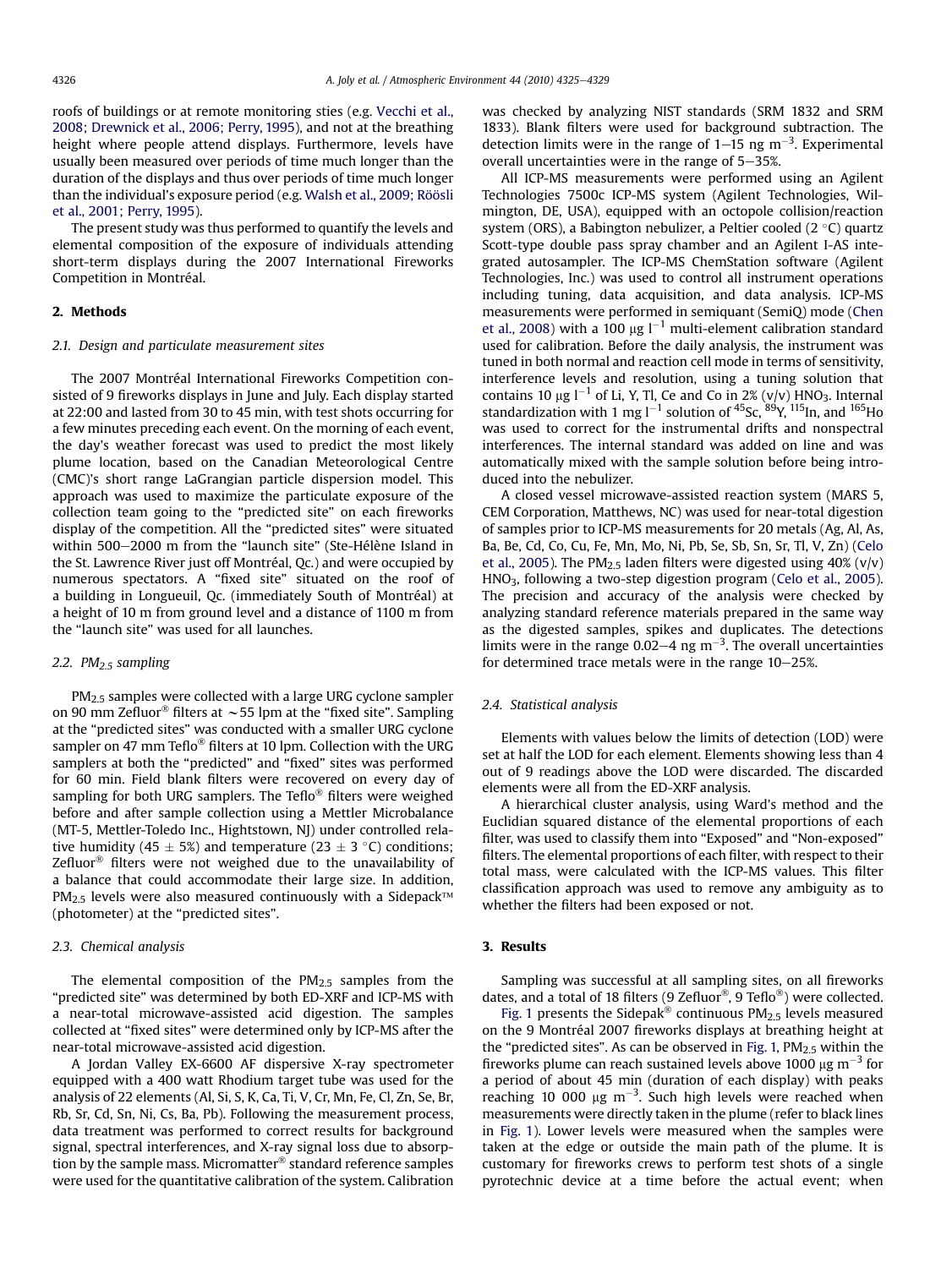<span id="page-2-0"></span>

Fig. 1. Sidepack<sup>TM</sup> (photometer) PM<sub>2.5</sub> levels measured at all 9 locations predicted to receive the smoke plume during the summer 2007 Montréal international fireworks competition. In black are the two highest data series obtained when measurements were taken directly in the plume. Displays started at 10 PM and ended at 10 h 30 PM.

sampling occurred directly downwind, these test shots registered in our data as the peaks that can be seen before 22 h (event start).

The mass concentration levels for the breathing height filters collected at the "predicted sites" ranged from 15 to 1510  $\mu$ g m $^{-3}$ . At one of the "predicted site" locations where people attend the fireworks (the Jacques-Cartier bridge), the highest levels were measured some 10 m above the ground. Sidepak $TM$  minute concentration levels, integrated mathematically over the duration of the sampling time (1 h), showed results similar to gravimetric results (8–1450  $\mu$ g m<sup>-3</sup>). The sum of metal mass concentration levels, measured by ICP-MS, ranged from  $<$  1 to 51  $\rm \mu g\, m^{-3}.$  For those filters from the "predicted sites", which were weighed, the total metal mass always accounted for less than 4.5% of the total mass of particles in the filters.

The hierarchical cluster analysis classified 8 filters out of 18 as "Exposed" to the fireworks smoke plume. [Fig. 2](#page-3-0) presents the elemental composition in particulate matter of "Exposed" and "Non-exposed" filters. In this figure, ED-XRF measurements are presented only for elements not measured by ICP-MS. Those elements measured which showed a noticeable increase in exposed filters were: K, Cl, Al, Mg, and Ti [\(Fig. 2\)](#page-3-0). Measurements of these elements were also always above the LOD of the ICP-MS and ED-XRF methods in exposed filters. Results below the LOD occurred more often in non-exposed filters. Elemental levels on field blank filters were either below or close to the LOD and always much lower than the exposed filters (data not shown).

## 4. Discussion

This study documents particulate exposure of spectators to outdoor fireworks displays. It shows that spectators and residents in the fireworks plume, and less than 2 km from the launch, may be exposed to levels as high as 10 000  $\mu$ g m<sup>-3</sup> of fine particles for a very short period of time. Levels can be sustained above 1000  $\mu$ g PM<sub>2.5</sub> m<sup>-3</sup> during a display (i.e. about 45 min). The particles emitted during firework displays contain unusually high levels of specific elements. The  $PM<sub>2.5</sub>$  exposure levels measured over 1 h during fireworks displays in Montréal can be up to 50 times the urban mean annual hourly concentration ( $<$ 20  $\mu$ g m $^{-3}$ ) and more than 10 times the maximal hourly concentration ( $\sim$  120  $\mu$ g m<sup>-3</sup>).

The high  $PM<sub>2.5</sub>$  levels drop rapidly to background levels (  $\sim$  10–40  $\rm \mu g\,m^{-3})$  once the display is over. Given that fireworks last for a short period of time, it is important to integrate the data over an hour to most precisely estimate personal exposure. It is worth mentioning that while levels at measurement sites located in proximity to the fireworks launch pad  $(< 2 \text{ km})$  drop quickly after the event, the emitted particles remain in the atmosphere for a longer period of time and travel in space, according to meteorological conditions. At a fixed ambient monitoring site located 14 km downwind from the launch site, levels more than five times the urban mean annual hourly concentration (  $\sim$  10  $\mu$ g PM<sub>2.5</sub> m<sup>-3</sup>) have been measured (C. Gagnon, City of Montréal, fall 2000, personal communication).

Compared to other studies where ambient outdoor particles were measured during fireworks displays, levels measured in the plume in our study were roughly one order of magnitude higher. For example, fine particulate levels ( $PM_{10}$ ) measured by [Vecchi](#page-4-0) [et al. \(2008\)](#page-4-0) over 4 h, reached a maximum of less than 70  $\mu$ g m<sup>-3</sup> during the celebrations for the win of the 2006 FIFA World Cup. Hourly total particulate levels reported by [Moreno et al. \(2007\),](#page-3-0) following a six day National celebration, reached a maximum level of 180  $\mu$ g m $^{-3}$ . Differences observed between studies are due to the distance of the measurements from the launch site, to the height of the measurement, the duration of sampling and, to whether or not the measurements took place directly in the plume. [Vecchi et al.](#page-4-0) [\(2008\)](#page-4-0) for instance took measurements at a fixed site on the roof of a University building, about 3 km from the fireworks launch site and the duration of sampling was 4 h. [Moreno et al. \(2007\)](#page-3-0) sampled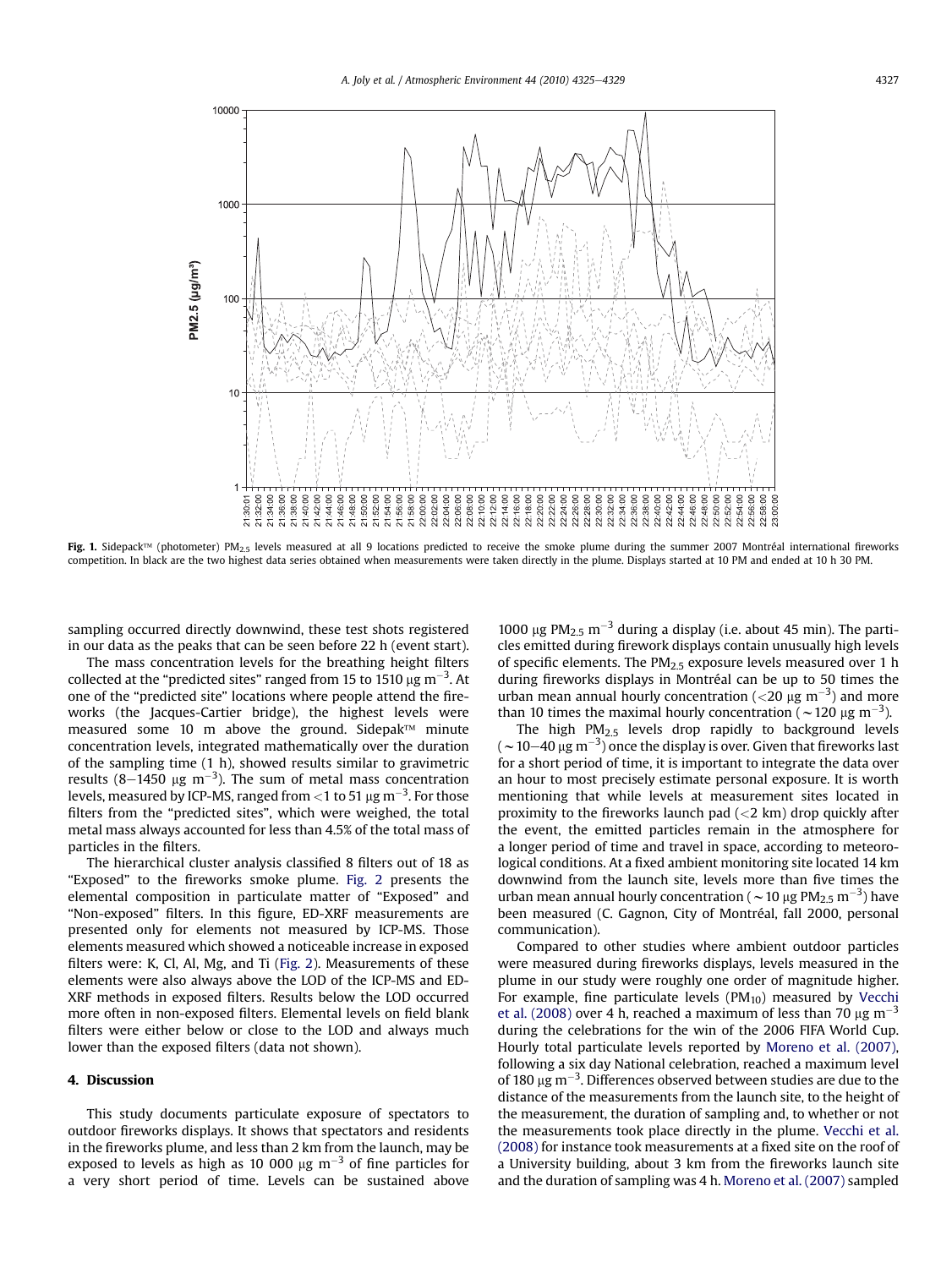<span id="page-3-0"></span>

Fig. 2. Maximum and minimum elemental composition in particulate matter of "Exposed" and "Non-exposed" filters during the 2007 International Montréal Competition. The black boxes represent the exposed filters while the grey boxes represent the non-exposed filters. Levels of elements with an "\*" were measured with ICP-MS on filters from both "fixed" and "predicted" sites; other elements were measured by ED-XRF on filters from the predicted sites. ED-XRF measurements are presented only for elements not measured by ICP-MS. In all cases, elements showing less than 4 readings above the LOD were discarded. The discarded elements were all from the ED-XRF analysis.

closer to the launch sites (i.e. 1 km) and on an hourly basis but measurements were again taken on building roofs, not in the breathing zone of people attending the displays. Breathing height may, however, be at building height such as in our study where thousands of people attend fireworks on a bridge.

During the displays that we measured, the elements showing the most noticeable increases, at both the "fixed" site and for "personal measurements" (at the "predicted sites"), were K (range non-exposed and exposed filters: [0–9.4  $\mu$ g m<sup>-3</sup>] and [12.3–434.1  $\mu$ g m<sup>-3</sup>] respectively), Cl (range non-exposed and exposed filters:  $[0-0.3 \ \mu g \ m^{-3}]$  and  $[2.3-65.3 \ \mu g \ m^{-3}]$ ), Al (range non-exposed and exposed filters: [0–0.2  $\mu$ g m<sup>–3</sup>] and [1.2–25.3  $\mu$ g m<sup>–3</sup>]), Mg (range non-exposed and exposed filters:  $[0-0.2 \mu g \ m^{-3}]$  and [0.5–17.1  $\mu$ g m<sup>-3</sup>]) and Ti (range non-exposed and exposed filters:  $[0\text{--}0$   $\mu$ g m $^{-3}$ ] and  $[0.4\text{--}7.7$   $\mu$ g m $^{-3}$ ] respectively). Ba, Sr, Pb, S, Cu also showed important increases but levels of "exposed" filters slightly overlapped with those of "non-exposed" filters. High levels of these trace elements have been reported following both day-long celebrations and short-term displays (e.g. [Vecchi et al., 2008; Moreno](#page-4-0) [et al., 2007; Perry, 1995\)](#page-4-0). Although others have suggested that Sr is particularly characteristic of fireworks aerosols ([Walsh et al., 2009;](#page-4-0) [Vecchi et al., 2008](#page-4-0)) we observed overlap in the Sr concentrations between "exposed" and "non-exposed" filters as well as a greater increase in other elements (see above).

Little is known about the health effects of sub-daily peaks of ambient fine particles. Most studies on the acute health effects of exposure to ambient fine particles have considered daily exposure levels [\(U.S. EPA, 2004](#page-4-0)). Furthermore, to our knowledge, very few studies, namely Bach et al., 1972 and Hirai et al., 2000, have reported on the effects of fireworks particulate emissions. Evidence suggests though that inhalation of fumes containing high levels of specific elements such as chlorine can cause mucosal irritation and acute respiratory distress syndrome (Babu et al., 2008). Further studies are needed to document the health effects of peaks of fine particles, especially in persons with pre-existing diseases such as asthma and cardiovascular diseases. Furthermore, studies are needed to document exposure to species of the elements emitted by fireworks and to assess the toxicity of particles of various chemical compositions in inhaled fireworks smoke such as those containing high levels of Al and Ti.

## References

- Babu, R.V., Cardenas, V., Sharma, G., 2008. Acute respiratory distress syndrome from chlorine inhalation during a swimming pool accident: a case report and review of the literature. Journal of Intensive Care and Medicine 23, 275-280.
- Bach, W., Dickinson, L., Weiner, B., Costello, G., 1972. Some adverse health effects due to air pollution from fireworks. Hawaii Medical Journal 31, 459-465.
- Barman, S.C., Singh, R., Negi, M.P., Bhargava, S.K., 2008. Ambient air quality of Lucknow City (India) during use of fireworks on Diwali festival. Environmental Monitoring Assessment 137, 495-504.
- Celo, V., Chen, H., Liao, X., Mathieu, D., Dabek-Zlotorzynska, E., 2005. Microwave Assisted Digestion of Airborne Particulate Matter Samples for Trace Metals Analysis by ICP-MS. Part II: Evaluation of Different Digestion Methods Using Filter Collected Airborne PM<sub>2.5</sub> Samples and Comparison with ED-XRF. Environmental Science and Technology Center, Ottawa, Canada.
- Chen, H., Dabek-Zlotorzynska, E., Rasmussen, P.E., Hassan, N., Lanouette, M., 2008. Evaluation of semiquantitative analysis mode in ICP-MS. Talanta 74, 1547-1555.
- Drewnick, F., Hings, S.S., Curtius, J., Eerdekens, G., Williams, J., 2006. Measurement of fine particulate and gas-phase species during the New Year's fireworks 2005 in Mainz, Germany. Atmospheric Environment 40 4316-4327.
- Hirai, K., Yamazaki, Y., Okada, K., Furuta, S., Kubo, K., 2000. Acute eosinophilic pneumonia associated with smoke from fireworks. Internal Medicine 39,  $401 - 403$
- Kim, E., Hopke, P.K., 2008. Source characterization of ambient fine particles at multiple sites in the Seattle area. Atmospheric Environment 42, 6047-6056.
- Kulshrestha, U.C., Nageswara Rao, T., Azhaguvel, S., Kulshrestha, M.J., 2004. Emissions and accumulation of metals in the atmosphere due to crackers and sparkles during Diwali festival in India. Atmospheric Environment 38, 4421-4425.
- Moreno, T., Querol, X., Alastuey, A., Minguillòn, M.C., Pey, J., Rodriguez, S., Mirò, J.V., Felis, C., Gibbons, W., 2007. Recreational atmospheric pollution episodes: